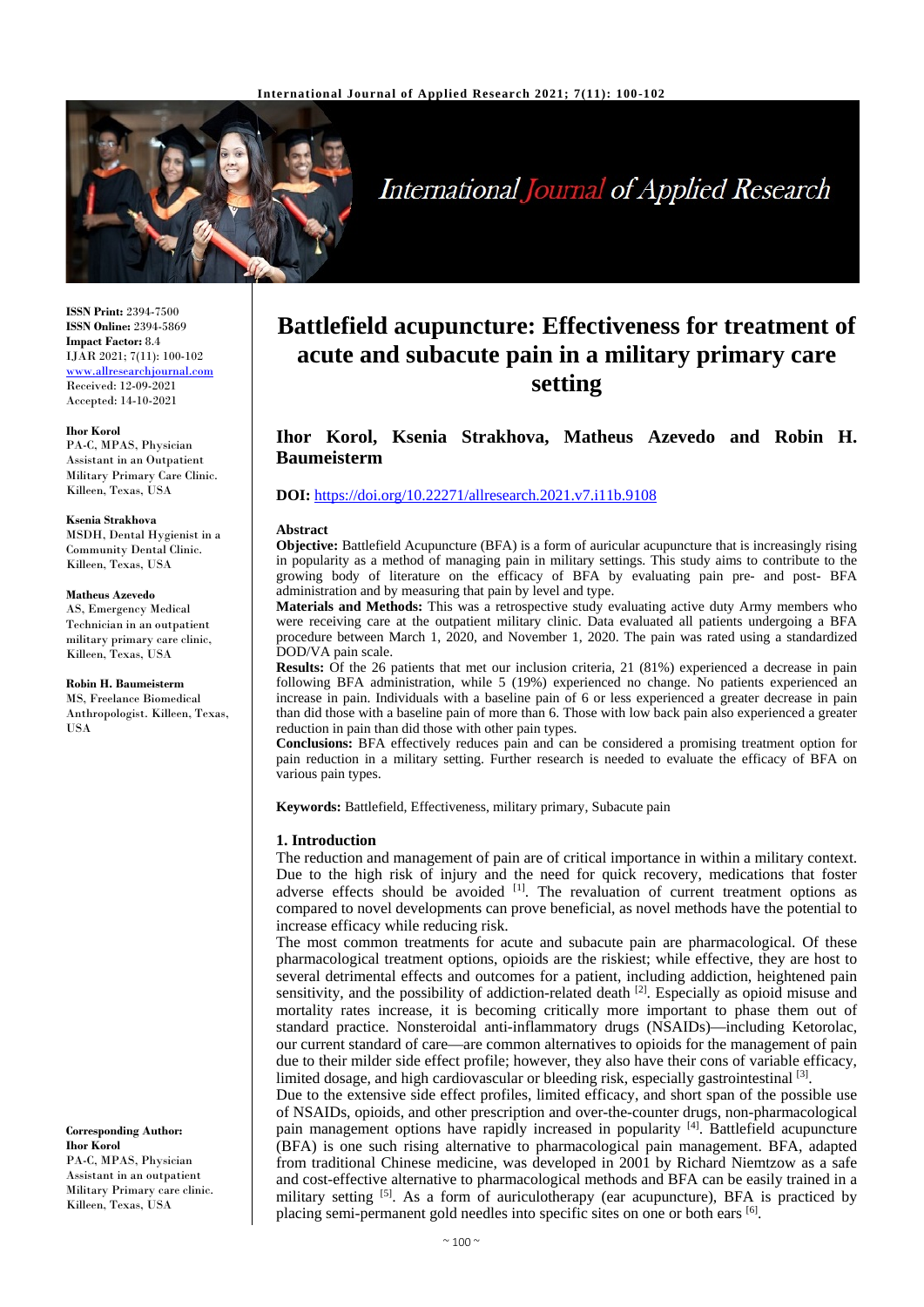There is some support for BFA in reducing pain and insomnia and combining BFA and standard post-surgical care to manage post-surgical pain  $[7, 1]$ . Despite these studies, the efficacy of BFA is still under consideration, and supportive evidence is limited and inconsistent  $[8, 9]$ . However, its relative cost-effectiveness, longevity, and reduction of harmful outcomes render it a relevant subject of study were efficacy to be confirmed [8].

Acupuncture has found a place in military settings for thousands of years but was not considered in the U.S. Armed Forces until the 1980s and was not used on a widespread scale until the 1990s <sup>[10]</sup>. Its great relevance to a military setting is founded in its low-cost and low-risk modality; in a context where the risk for pain is as high as the need for a rapid recovery rate, having pain relief modalities in place that can facilitate high efficacy of pain relief in a short amount of time without the risk of adverse effects is critical [10]. Because BFA is psychobiological in the mechanism, it does not incur any risks associated with pharmacological painkillers, and further does not maintain any limitations on dosage or repeat administration that are great hindrances with NSAIDs, opioids, and other pharmacological agents [6, 10].

This study aims to evaluate the practice of BFA as an alternative to prescription drugs, such as Ketorolac. Testing the efficacy of non-pharmacological pain management techniques can lead to the revaluation of the standard of care if BFA proves to be equally or more effective than Ketorolac, or if their combination proves most effective. Finding the most efficacious and safest pain management methods can improve patient outcomes, shorten recovery times, and allow for a quicker return to active duty. Were BFA to prove beneficial in either isolation or combination, BFA training should be advocated for.

## **Materials and Methods**

The population selected for evaluation in this retrospective study was active duty Army members assigned to the outpatient military clinic within United States, (a population of approx. 7000 patients) from ages 17 to 62 with an onset of pain within 30 days or less at the time of the intervention. Exclusion criteria were pregnant women, those with a dermatologic condition of the external auricle or the presence of an otolaryngology disease of external ears, relocation, separation from military service within six months of intervention, or an allergy to NSAIDs. Screening for pregnancy was conducted verbally according to the checklist used to assess pregnancy's possibility based on recommendations by Curtis *et al*. [11].

The data for this retrospective case-control study were collected during routine primary care evaluations of all subjects who underwent a BFA procedure between March 1, 2020, and November 1, 2020. If BFA was an option of treatment for a patient's condition, it was offered to any interested patient. A standardized DOD/VA pain scale measured pain levels from 0 to 10 both pre- and immediately post-intervention with BFA. No personally identifiable information was collected and all data were deindentified.

A Wilcoxon signed-rank test was used to determine the statistical significance of changes in pain scores. 95% confidence intervals were produced for all tests. Data was analyzed using SPSS.

#### **Results**

Twenty six patients meeting the inclusion criteria opted for BFA treatment over the course of the study period. Of these individuals, the majority (61.5%) were men. Back conditions were the most common cause for pain (46%), followed by headaches (19%), joint pain (15%), and neck conditions (12%). Two individuals suffered from multiple conditions. Descriptive characteristics are displayed in Table 1.

|  |  | Table 1: Subjects' Characteristics |
|--|--|------------------------------------|
|--|--|------------------------------------|

| Age                                                     | N(%)    |  |
|---------------------------------------------------------|---------|--|
| 18-24                                                   | 6(23)   |  |
| $25 - 29$                                               | 6(23)   |  |
| $30 - 34$                                               | 4(15)   |  |
| 35-39                                                   | 4(15)   |  |
| $40 - 44$                                               | 3(12)   |  |
| 45-49                                                   | 3(12)   |  |
| Gender                                                  |         |  |
| Female                                                  | 10(38)  |  |
| Male                                                    | 16(62)  |  |
| History of chronic neural and musculoskeletal condition |         |  |
| Low Back                                                | 12 (46) |  |
| Joint                                                   | 4(15)   |  |
| Neck                                                    | 3(12)   |  |
| Headache                                                | 5(19)   |  |
| More than One Condition                                 | 2(8)    |  |

A decrease in pain with the use of BFA was common; overall, 21 individuals (81%) experienced a decrease in pain after the first administration of BFA as compared to 5 (19%) who experienced no change. None of the 26 individuals experienced an increase in pain following BFA.

**Table 2:** Response Rates for First BFA Visit Only

|                  | <b>Number of Patients</b> | <b>Percent of Patients</b> |
|------------------|---------------------------|----------------------------|
| Decrease in Pain |                           | 81%                        |
| No Change        |                           |                            |
| Increase in Pain |                           | $^{\prime}$ )%             |
| Total            |                           |                            |

The mean self-reported pain score before BFA was 5.19; the mean after BFA was 2.88. This correlates to a decrease in pain by 2.31.

**Table 3:** Pain Before and Pain After BFA Administration

|                     | Mean $(n=26)$      |
|---------------------|--------------------|
| Pain Before (SD)    | 5.1923 (2.07883)   |
| Pain After (SD)     | 2.8846 (2.62796)   |
| Change in Pain (SD) | $-2.3077(1.71509)$ |

p<0.001

For those with a baseline pain of 6 or less, the change in pain was slightly larger than for those with a baseline pain greater than 6, at a decrease of 2.41 versus 2.11.

**Table 4:** Outcomes Associated with Baseline Pain Levels Before and After BFA Administration

|                       | Baseline Pain $\leq 6$<br>$(n=17)$ | <b>Baseline Pain &gt; 6</b><br>$(n=9)$ |
|-----------------------|------------------------------------|----------------------------------------|
| Pain Before Mean (SD) | 4.0588 (1.63824)                   | 7.3333 (0.50000)                       |
| Pain After Mean (SD)  | 1.6471 (1.76569)                   | 5.2222 (2.43812)                       |
| Change in Pain (SD)   | $-2.4118(1.46026)$                 | $-2.1111(2.20479)$                     |
| p<0.001               |                                    |                                        |